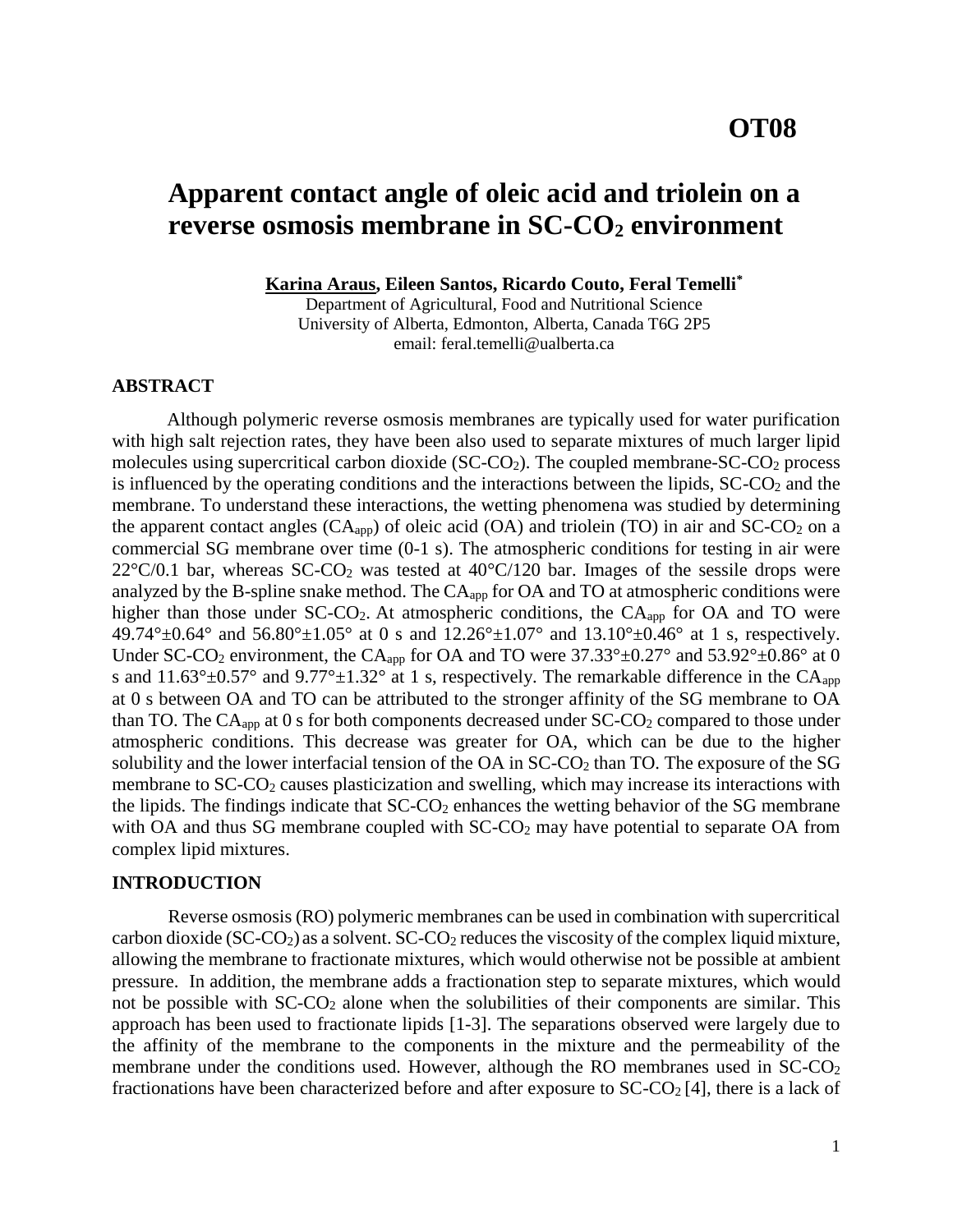information about the phenomena occurring on the membranes while being exposed to  $SC-CO<sub>2</sub>$ during processing. The interactions between the components in the mixture and the membrane under  $SC-CO<sub>2</sub>$  environment can be studied by the determination of the apparent contact angle  $(CA<sub>apo</sub>)$  of a drop on the membrane surface and by the spreading coefficient  $(S<sub>LS</sub>)$  of the liquid (L) on the solid (S) surface. When a liquid is in contact with a surface, it forms an angle  $\theta$  with that surface, which is the result of the mechanical equilibrium among the three surface tensions, *e.g*., the liquid surface tension ( $\gamma$ <sub>LA</sub>), the solid surface tension ( $\gamma$ <sub>SA</sub>), and the liquid–solid interfacial tension (*γ*<sub>SL</sub>), as related through the Young's equation [5]:

$$
\gamma_{LA} \times \cos \theta = \gamma_{SA} - \gamma_{SL} \tag{1}
$$

Contact angle measurements have been performed for different surfaces either for water in  $CO<sub>2</sub>$  atmosphere or for  $CO<sub>2</sub>$  in water atmosphere [6-8]. The contact angles of water in  $CO<sub>2</sub>$ atmosphere were measured both on a glass surface [6] and on polystyrene thin films [7]. In both cases, the contact angle increased significantly up until pressures close to the vapor pressure of  $CO<sub>2</sub>$ , while pressurizing the system above the vapor pressure resulted only in a moderate increase in contact angle  $[6,7]$ . Saraji et al.  $[8]$  measured the contact angle of a  $CO<sub>2</sub>$  bubble on a quartz surface in water atmosphere, and reported that both advancing and receding contact angles increased from the  $CO<sub>2</sub>$  subcritical to the supercritical region, with a sharp increase near the critical point. However, there is a lack of information on the contact angle and spreading coefficient of lipids on membranes under  $SC$ - $CO<sub>2</sub>$  atmosphere.

When the solid surface where the drop is deposited is not ideal (*e.g*., has roughness), the angle formed is refered to as the apparent contact angle  $(CA_{app})$  [9]. The  $CA_{app}$  can be easily determined by applying the B-spline snake method to captured video frames over the first moments of contact of the drop on the surface, while the same method is applied to the pendant drop at the tip of the needle before detaching to determine  $\gamma_{LA}$  [10]. This method applies parametric spline curves (piecewise-polynomial functions consisting of concatenated polynomial segments) to moving images to find the contour of the drop and calculate both CAapp and γLA. The drop of the liquid under study first contacts the surface but it may or may not adhere to it. The work necessary to separate the drop from the surface is referred to as the work of adhesion  $(W_A)$ , which represents the affinity between the liquid and the surface [11]. It can be determined from Eq. 2:

$$
W_A = \gamma_{LA} \times (\cos \theta + 1) \tag{2}
$$

However, the behavior of the liquid on the surface is not determined only by the work of adhesion, but also by the work of cohesion  $(W<sub>C</sub>)$ . W<sub>C</sub> represents the work required to produce two unit areas of interface from an original unbroken column of the liquid, *e.g*., how likely a droplet is to remain intact [11]. It is expressed by:

$$
W_C = 2 \times \gamma_{LA} \tag{3}
$$

Finally, the spreading coefficient is obtained by subtracting the work of cohesion from the work of adhesion (Eq. 4). It represents the wettability of the surface by the liquid. If  $S_{LS}$  is larger than zero, the liquid spreads spontaneously on the surface to form a thin film [11].

$$
S_{L/S} = W_A - W_C \tag{4}
$$

The wetting behavior of lipids on RO membranes in  $SC\text{-}CO<sub>2</sub>$  environment is not known. Thus, the aim of this study was to determine the CAapp of oleic acid (OA) and triolein (TO) under atmospheric (22 $\degree$ C/0.1 bar) and SC-CO<sub>2</sub> (40 $\degree$ C/120 bar) environments on a commercial SG membrane over time (0-1 s). This parameter was correlated with the spreading coefficient through the work of adhesion and cohesion of the system to establish the wetting regime (partial or complete wettability) of OA and TO on SG membrane within the  $SC\text{-}CO<sub>2</sub>$  environment.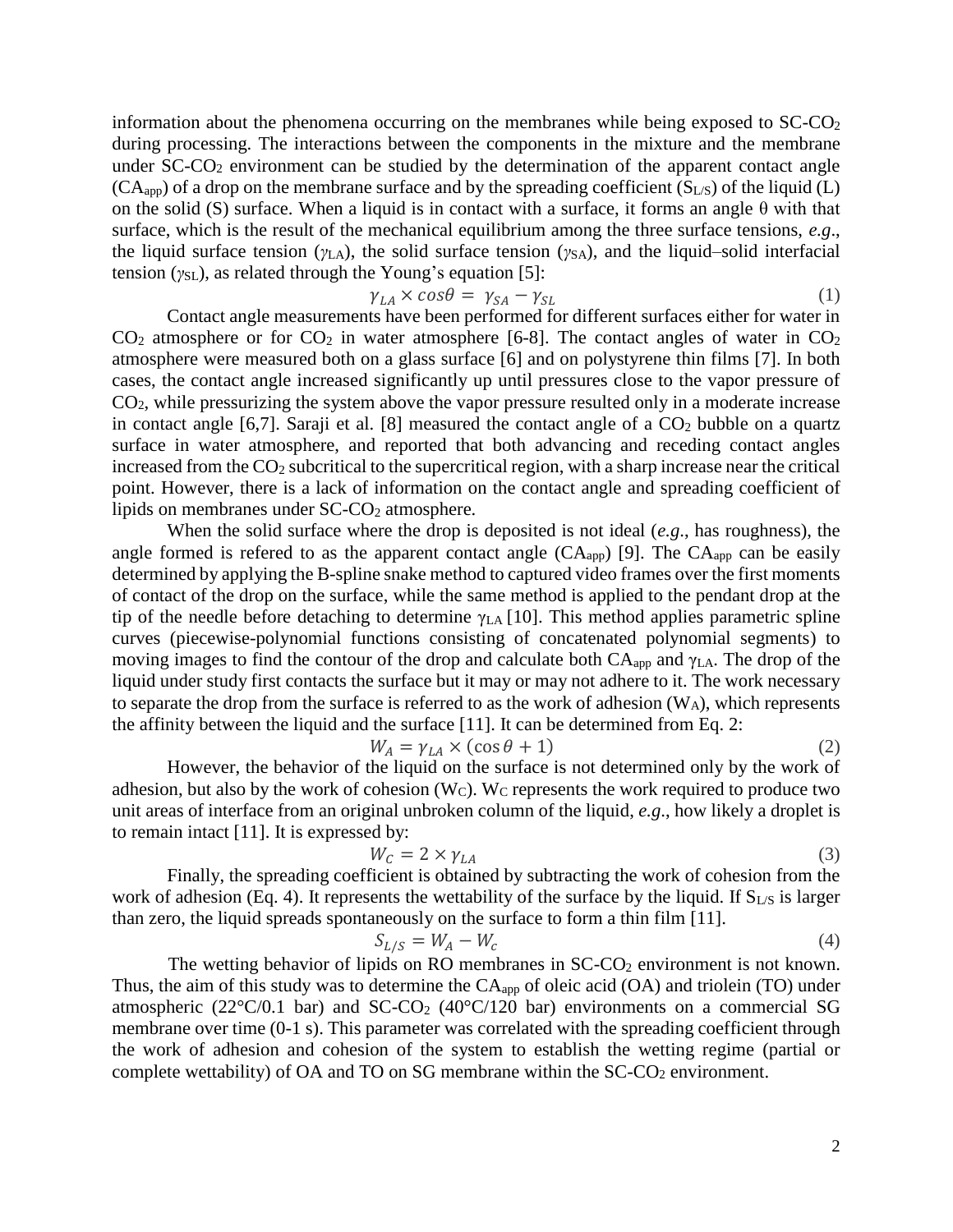#### **MATERIALS AND METHODS**

#### **Materials**

SG membrane was provided by GE Osmonics Inc. (Minnetonka, MN, USA). OA (purity of 100%) and TO (purity ≥75%) were purchased from VWR International (Mississauga, ON, Canada). Both OA and TO were stored in amber bottles under nitrogen at  $4^{\circ}$ C. Liquid CO<sub>2</sub> (purity of 99.9%, moisture content < 3 ppm) and nitrogen (purity of 99.998%) were obtained from Praxair Canada Inc. (Mississauga, ON, Canada). Water purified by Milli-Q® ultrapure water purification system (EMD Millipore, Billerica, MA, USA) was used to validate the system. Food grade anhydrous ethanol (EtOH) (Commercial Alcohol, Winnipeg, MB, Canada) was used for cleaning.

## **Apparatus to measure apparent contact angle**

The experimental apparatus custom-built in our lab, which was previously reported for the determination of interfacial tension [12] was modified to measure contact angle. The system (Fig. 1) was equipped with a high pressure view cell (200 mL, ID=40 mm, Nova-Swiss, Effretikon, Switzerland), which was connected to a heating jacket and placed inside a temperature controlled air bath; both heating elements were separately monitored by means of J-type thermocouples connected to controllers (Chromalox, Pittsburgh, PA, USA). The pressure and temperature of the fluid inside the view cell were measured using a digital gauge (GE Druck, Leicester, UK) and a thermocouple (J-type) connected to controller, respectively.



The sessile drops of OA and TO with and without SC-CO<sup>2</sup> were measured on a flat sheet of un-washed

membrane (SG), placed on a stainless steel support inside the view cell. The position of the support was adjusted at the center of the view cell window (diameter of 5 mm) by means of a screw at the bottom. To verify that the membrane was mounted properly, the difference in  $\theta$  between the right and left edges of the drop was measured (ImageJ software), and when this difference was less than  $2^{\circ}$  it was considered to be placed correctly. The drop was generated using two valves (one ball valve and one micrometering valve), which were installed on the tubing (loop) between the top reservoir vessel and the bottom view cell. The temperature of the tube was kept constant through a heating rope, which was connected to a controller and monitored by a thermocouple. A stainless steel capillary (OD=0.4572 mm, wall thickness=0.1 mm) (Type 304 SS dispensing needle 26 Gauge, McMaster-Carr, Atlanta, GA, USA) was connected to the end of the tubing using a fitting and a luer lok connector to create the drop. The capillary position was adjusted at the center of the view cell. Specifically, for the measurements under supercritical conditions, the OA or TO was saturated with  $SC-CO<sub>2</sub>$  (drop phase) in the top reservoir vessel (30 mL). To ensure the equilibration and homogenization of the saturated drop phase (solute and  $SC\text{-}CO<sub>2</sub>$ ) a recirculation pump (LEWA, EK-1-05MM, Leonberg, Germany) was used. The top reservoir, the tubes in the recirculation loop and the pump head were heated with heating ropes and separately monitored by means of thermocouples connected to temperature controllers. The pressure in the top reservoir was measured with a gauge (Swagelok, Solon, Ohio, USA). The system was pressurized with  $CO<sub>2</sub>$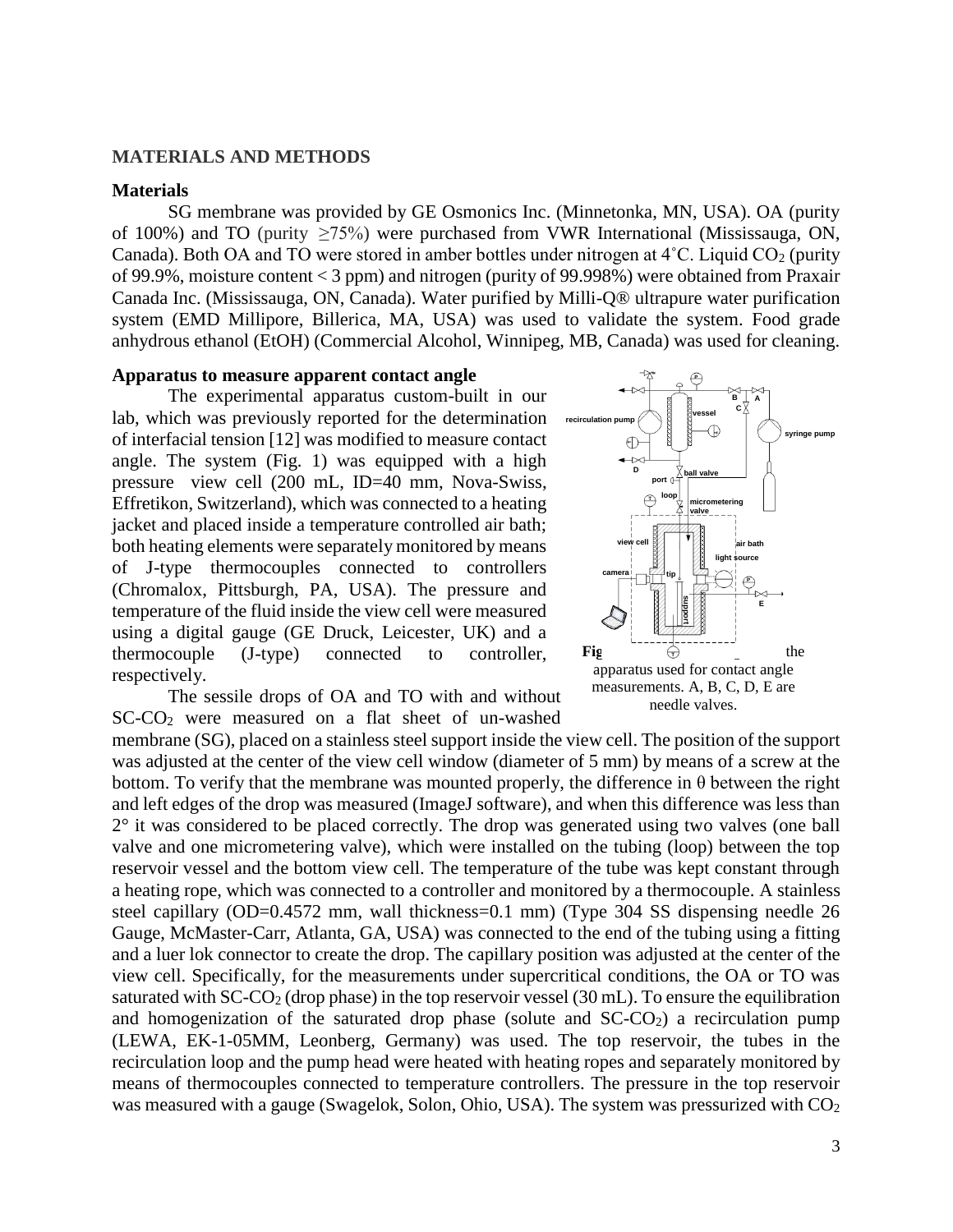using a syringe pump (Teledyne ISCO Inc., Model 260D, Lincoln, NE, USA).

The images of the drops were recorded by a CMOS camera (A602f, Basler Vision Technologies, Ahrensburg, Germany) equipped with a telecentric microscope lens with a zoom factor of up to 4.5 (VZM 450, Edmund Optics, Barrington, NJ). A fiberoptic light source (Intralux 4000, Volpi, Schlieren, Switzerland) and an opal diffuser (NT46-165, Edmund Optics, Barrington, NJ) were used to illuminate the drops. The videos were captured during 2 min using Virtual VCR free software (avi file format) and converted to frames using a free software (Free video). The frames were analyzed by ImageJ free software using the B-Spline plugin to determine the contact angle (minimum 10 knots were selected for each drop profile).

Before each contact angle measurement, the system was cleaned multiple times by recirculating first EtOH, then  $CO_2$  + EtOH at 280 bar and 40<sup>°</sup>C and in the end flushed with pure SC-CO<sup>2</sup> at 280 bar and 40˚C to remove residual solutes, EtOH, and air. The membrane support was washed and soaked with EtOH and then dried with compressed air. Contact angle measurements were performed in triplicate.

#### **CA measurement at atmospheric conditions**

First, OA or TO (20 mL) was injected into the loop using a disposable plastic syringe, through a port connected to the tube. After filling the loop, the capillary was flushed with OA or TO by fully opening the micrometering valve. Thereby, the tubing connecting to capillary and valve were rinsed and filled with the solute, while removing the air. The micrometering valve was closed after ~ 5 mL of solute passed through the capillary tip. Then, the light source was turned on and the membrane was placed properly on the support inside the view cell. Video recording was started prior to drop formation. To generate a drop suspended at the capillary tip and the sessile drop, the micrometering valve was opened slowly. All the measurements of contact angle in air were performed at 22°C/0.1 bar.

#### **CA measurement at supercritical conditions**

Prior to loading the solute (25 mL) in the top reservoir, the temperature controllers for the different parts of the whole system were set at 40˚C. Then, needle valves A and B (Fig. 1) were opened to pressurize the top part with pure  $SC\text{-}CO<sub>2</sub>$  at 120 bar, after which they were closed. The recirculation pump was turned on at 40 Hz for 2 h to reach equilibrium. Simultaneously, the light source was turned on, the membrane was placed on the support inside the view cell, and the micrometering valve was opened. The view cell was then pressurized with  $SC-CO<sub>2</sub>$  at 120 bar by opening the needle valves A and C (Fig. 1), until reaching the target pressure, after which they were closed. After reaching equilibrium  $(2 h)$  in the top reservoir (saturated drop phase) and view cell (surrounding phase) the recirculation pump was turned off. Prior to drop formation, the micrometering valve was closed and the ball valve was opened to fill the loop with the CO2 saturated lipid phase, then the camera was started to record the video. The micrometering valve was opened slowly to generate a drop suspended at the capillary tip followed by the sessile drop. The depressurization of the view cell was started by closing the ball valve and opening the micrometering and needle valve E (Fig. 1). Meanwhile, the top reservoir vessel was depressurized by opening the needle valve D (Fig. 1).

#### **RESULTS**

The methodology was validated by measuring the  $CA<sub>app</sub>$  of milli-Q water on washed SG membrane (the membrane was washed according to Akin and Temelli [4]) at atmospheric conditions. The CA<sub>app</sub> of water on washed SG membrane was  $66^{\circ} \pm 0.98^{\circ}$ , which was in agreement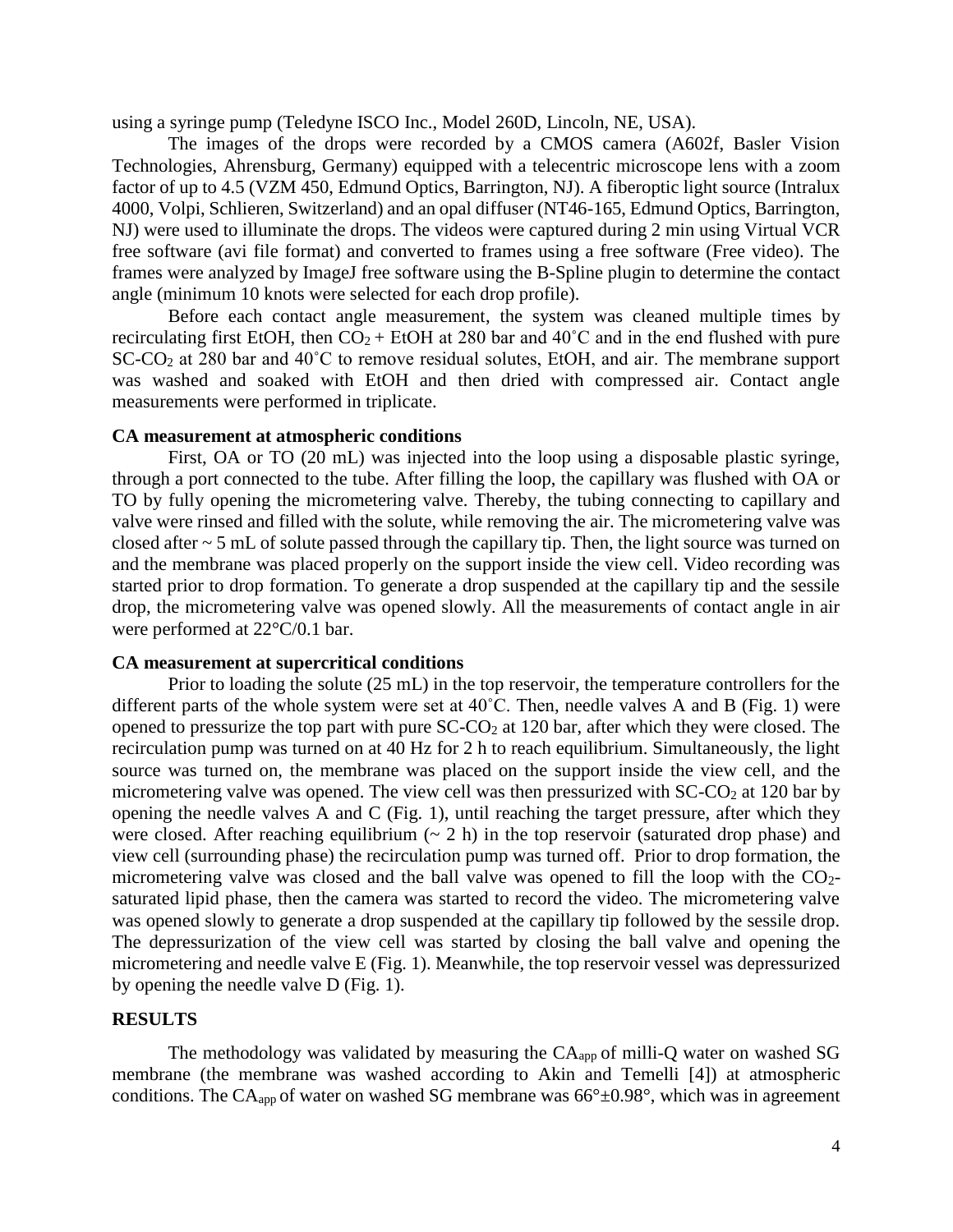with 69.3° $\pm$ 2° reported by Akin and Temelli [4]. The CA<sub>app</sub> was also measured on un-washed SG membranes at atmospheric conditions; however, it was lower  $(57^\circ \pm 1.45^\circ)$  compared to that on washed membrane. The increased hydrophilicity of the membrane surface may be due to the presence of contaminants. According to Tang et al. [13] and Akin and Temelli [4], traces of sulfonic groups were detected using FTIR at  $1040 \text{ cm}^{-1}$ , which were removed after the membrane was washed.

The maximum value of  $CA<sub>app</sub>$  on SG membrane at atmospheric and supercritical conditions (40°C/120 bar) for OA (Fig. 2A) and TO (Fig. 2B) was obtained at 0 s when the drop touched the SG membrane. The CA<sub>app</sub> values decreased sharply until 0.7 s for OA and 0.3 s for TO, followed by reaching a plateau.



**Figure 2.** CA<sub>app</sub> for (A) OA and (B) TO in atmospheric and SC-CO<sub>2</sub> environment as a function of time. Error bars represent the standard deviation based on triplicate measurements.

The CA<sub>app</sub> for OA and TO at atmospheric conditions were  $49.74^{\circ} \pm 0.64^{\circ}$  and  $56.80^{\circ} \pm 1.05^{\circ}$ at 0 s and  $12.26^{\circ} \pm 1.07^{\circ}$  and  $13.10^{\circ} \pm 0.46^{\circ}$  at 1 s, respectively. The higher wettability of OA than TO at atmospheric conditions on SG membrane is due to the higher affinity of the selective layer of SG towards more oleophilic components. Akin and Temelli [4] have reported the presence of hydrophilic groups -OH and -NH on the surface of SG membrane. Furthermore, the  $CA<sub>app</sub>$  results using milli-Q water suggested that the un-washed SG membrane surface is relatively hydrophilic, thereby, it could explain the higher  $CA_{app}$  obtained for TO compared to OA. Under  $SC-CO<sub>2</sub>$ environment, similar trends were observed where the  $CA<sub>app</sub>$  for OA was also lower than that for TO. Specifically, the CA<sub>app</sub> for OA and TO were  $37.33^{\circ} \pm 0.27^{\circ}$  and  $53.92^{\circ} \pm 0.86^{\circ}$  at 0 s and  $11.63^{\circ}$ ±0.57° and  $9.77^{\circ}$ ±1.32° at 1 s, respectively. Thereby, the higher wetabillity of OA compared to TO on un-washed SG membrane under  $SC-CO<sub>2</sub>$  environment confirmed the findings of Araus and Temelli [3], who reported that OA permeated preferentially through the un-washed SG membrane rather than TO at 120 bar and at 40°C.

As shown in Figure 2, the CA<sub>app</sub> for both lipids decreased in presence of SC-CO<sub>2</sub> when compared to atmospheric conditions. At 0 s, the CA<sub>app</sub> for OA and TO dropped 12.41° and 2.88°, respectively. These results suggest that the exposure of SG membrane to SC-CO<sub>2</sub> increased the wettability of both lipids on the SG membrane. This increase may be attributed to the ability of SC-CO<sup>2</sup> to penetrate the polymeric membrane and change its structure due to swelling and plasticization effects. Such phenomena can reduce the interactions between the polymer chains on the membrane or increase the interactions between  $CO<sub>2</sub>$  and the membrane [14], thereby, causing a reduction in the contact angle value. Also, the higher affinity and wettability or lower CAapp for OA than that for TO on the SG membrane under  $SC-CO<sub>2</sub>$  environment can be explained by the preferential interactions between the polar functional groups (-NH and -OH) on the polymeric membrane, the fatty acid, and quadrupolar CO<sub>2</sub>. Moreover, the effect of SC-CO<sub>2</sub> on the CA<sub>app</sub> of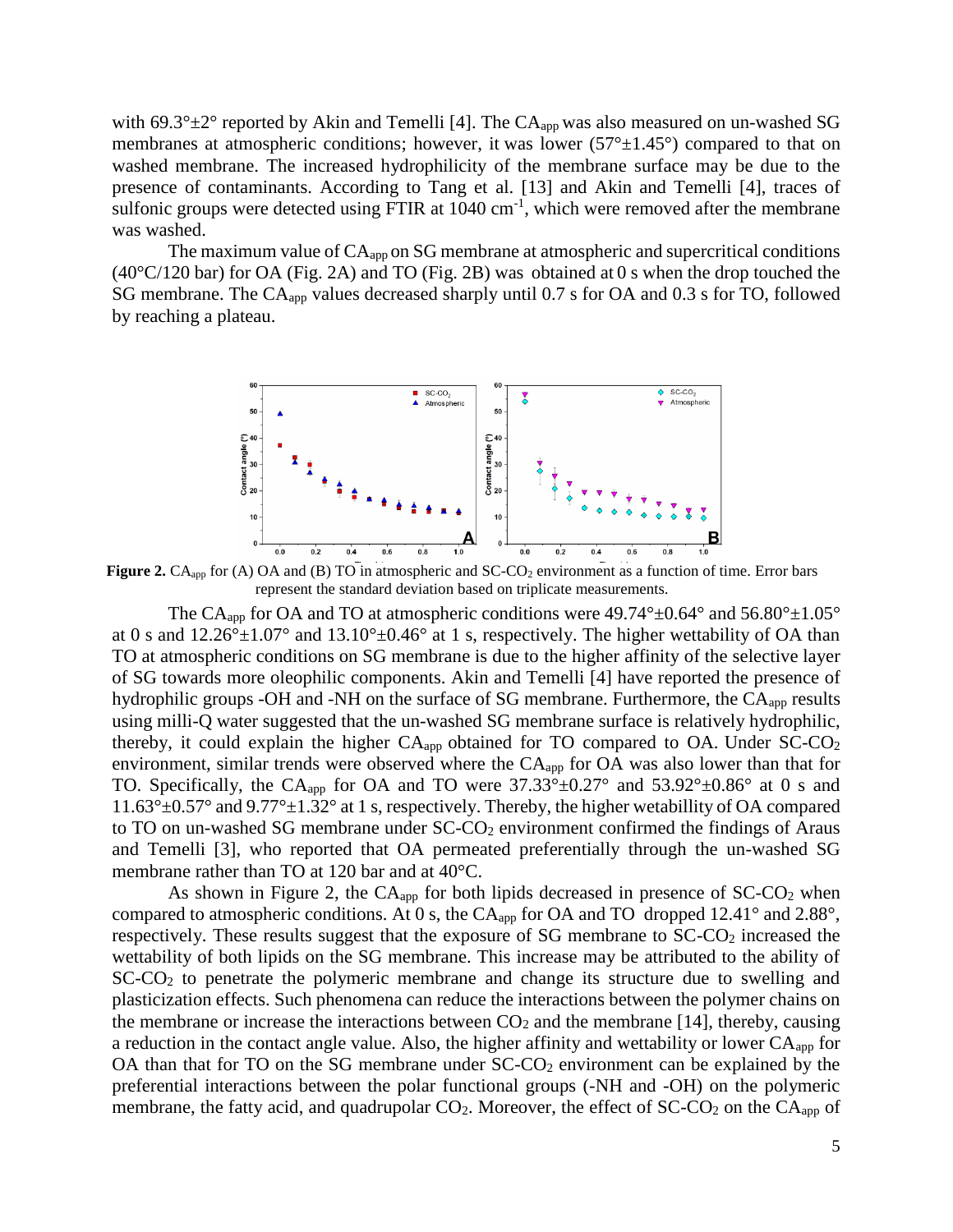lipids on un-washed membrane may be attributed to several effects linked to the mass transfer between the drop and surrounding phases, or diffusion of solutes from the  $CO<sub>2</sub>$ -saturated drop phase to the surrounding phase, which might affect the interfacial tension, spreading coefficient, and contact angle. For example, Seifried and Temelli [12] reported the interfacial tension (*γ*LA) of fish oil triglycerides and fatty acid ethyl esters in the presence of  $CO<sub>2</sub>$  at 40, 50 and 70 $^{\circ}$ C and pressures of up to 250 bar, where the interfacial tension of both components decreased as pressure increased due to a higher amount of  $CO<sub>2</sub>$  adsorbed onto the interface at higher densities.

Figure 3 shows the  $S_{LS}$  for OA and TO under atmospheric conditions and in the presence of SC-CO<sub>2</sub> based on the difference between  $W_A$  (Fig. 4) and  $W_C$  (Eq. 4). To determine the  $W_A$  and W<sub>C</sub>, information reported in the literature was used for interfacial tension and densities of drop and surrounding phases [15-20]. The W<sub>C</sub> calculated in the presence of  $CO<sub>2</sub>$  was lower than that in air. For example, the W<sub>C</sub> for OA and TO at higher pressure in  $SC\text{-}CO<sub>2</sub>$  were 7.13 mN/m and 16.36 mN/m while at atmospheric pressure they were 63.6 mN/m and 64.82 mN/m, respectively.



**Figure 3.** Spreading coefficient for (A) OA and (B) TO in atmospheric and SC-CO<sub>2</sub> environment as a function of time. Error bars represent the standard deviation based on triplicate measurements

Under atmospheric conditions the  $S_{LS}$  for OA and TO is more negative than in the presence of SC-CO2, indicating a partial wetting for both compounds on un-washed SG membrane (Fig. 3). However, the  $S_{LS}$  for OA and TO in SC-CO<sub>2</sub> environment were enhanced (less negative), indicating higher wettability and a decrease in  $CA<sub>app</sub>$  on the membrane surface (Fig. 3), thereby the liquid can spread more spontaneously over the surface of SG membrane. For example, the  $S_{LS}$ for OA at 120 bar and 40**°**C ranged from -0.71 mN/m (at 0 s) to -0.071 mN/m (at 1 s) while at atmospheric conditions it ranged from -11.01 mN/m (at 0 s) to -0.62 mN/m (at 1 s). Thus, the  $S_{LS}$ is affected by the presence of SC-CO2, which decreased the interfacial tension (*γ*LA) with increased pressure, and it might also modify the value of *γ*<sub>SA</sub> due to the dissolution of drop phase in the SC- $CO<sub>2</sub>$  phase [6]. The high pressure surrounding phase in contact with the membrane surface could change its surface free energy compared to that under atmospheric conditions, modifying the preferential interactions between the drop phase with the solid phase (membrane) and the value of  $CA<sub>app</sub>$ .

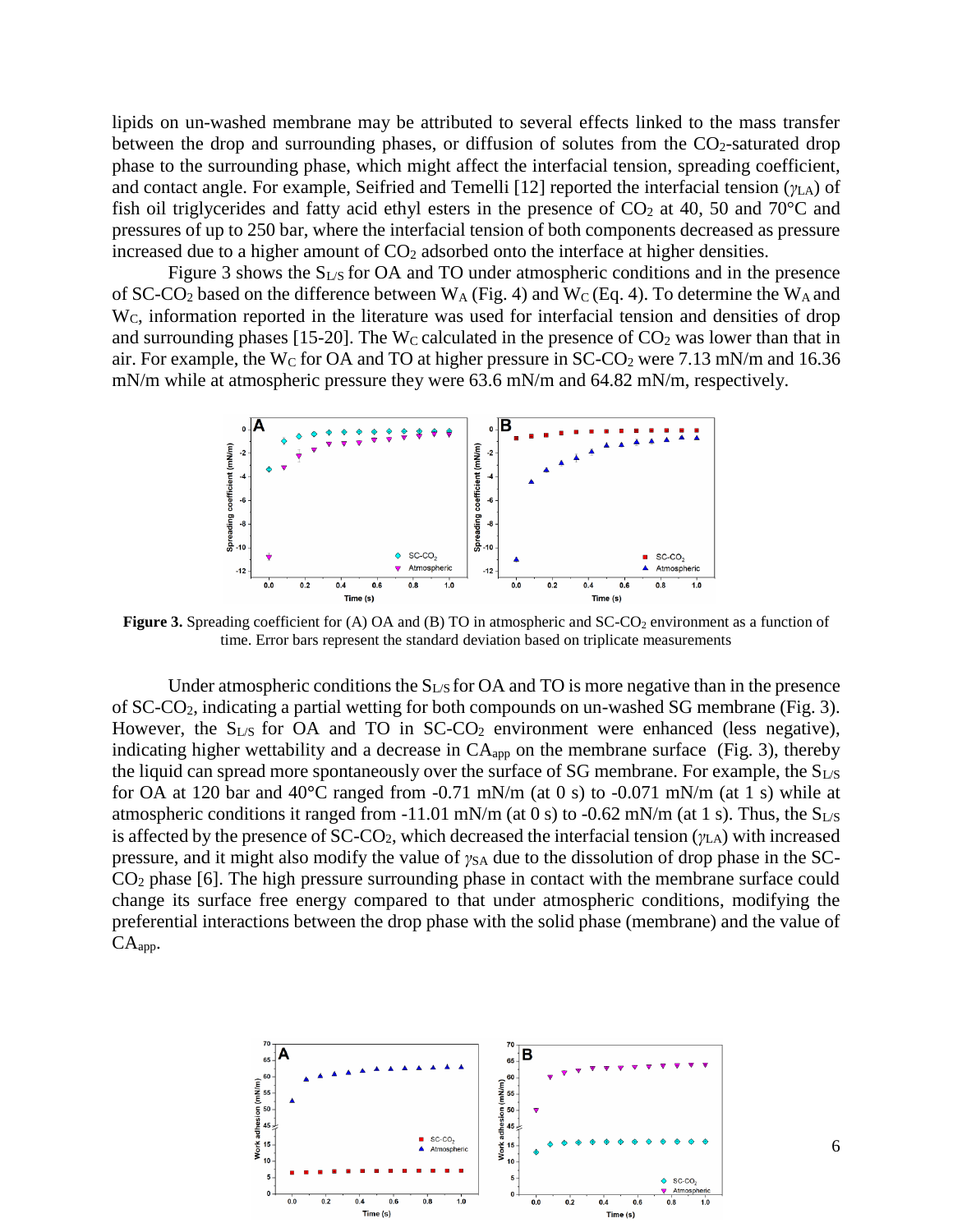#### **Figure 4.**  $W_A$  for (A) OA and (B) TO in atmospheric and  $SC-CO_2$  environment as a function of time. Error bars represent the standard deviation based on triplicate measurements.

## **CONCLUSION**

The CA<sub>app</sub> for OA and TO at atmospheric  $(22^{\circ}C/0.1$  bar) and supercritical (SC-CO<sub>2</sub> at 40°C/120 bar) conditions was measured by using the B-spline snake method for a sessile drop on un-washed SG membrane. The system and methodology were validated by measuring the  $CA<sub>app</sub>$ for milli-Q water on washed SG membrane at atmospheric conditions. The CAapp of milli-Q water on un-washed SG membrane was lower that on washed SG membrane. This was attributed to the presence of contaminants, which decreased the hydrophobicity of the membrane surface. The  $CA<sub>app</sub>$  for OA and TO in SC-CO<sub>2</sub> environment was lower than those at atmospheric conditions. Besides, the spreading coefficient under SC-CO<sup>2</sup> was less negative compared to that at atmospheric conditions. Therefore, the lower CAapp and higher wettability for TO and OA on unwashed SG membrane were obtained in pure SC-CO<sub>2</sub> environment. These results can be attributed to the mass transfer occurring between the lipid drop and the surrounding  $SC\text{-}CO<sub>2</sub>$  phase, which might modify the contact angle. Moreover, the unsaturated  $SC\text{-}CO<sub>2</sub>$  surrounding phase might change the surface free energy of membrane surface, thereby increasing its interaction with the drop phase. Also, the effect of swelling on SG membrane by exposure to  $SC-CO<sub>2</sub>$  may increase the interactions between the polymer chains on the membrane or increase the interactions between CO<sup>2</sup> and the membrane, thus, modifying the contact angle value. The findings address the lack of information regarding the contact angle in  $SC\text{-}CO<sub>2</sub>$  environment, which can be applied in the optimization of separation processes involving SG membranes.

# **ACKNOWLEDGEMENTS**

The authors acknowledge the Natural Sciences and Engineering Research Council of Canada (NSERC)-Discovery Grants Program (RGPIN-2017-04384) for financial support and GE Osmonics Inc. for providing the membranes.

# **REFERENCES**

[1] ARTZ W., KINYANJUI T., CHERYAN M., Deacidification of soybean oil using supercritical fluid and membrane technology, J. Am. Oil Chem. Soc., 82, 2005, 803–808.

[2] DE MOURA J., GONÇALVES L., SARMENTO L., PETRUS J., Purification of structured lipids using SC-CO<sup>2</sup> and membrane process, J. Memb. Sci., 299, 2007, 138–145.

[3] ARAUS K., TEMELLI F., Separation of major and minor lipid components using supercritical CO<sub>2</sub> coupled with cross- flow reverse osmosis membrane filtration, J. Memb. Sci., 551, 2018, 333–340.

[4] AKIN O., TEMELLI F., Probing the hydrophobicity of commercial reverse osmosis membranes produced by interfacial polymerization using contact angle, XPS, FTIR, FE-SEM and AFM, Desalination, 278, 2011, 387–396.

[5] LAW K-Y., ZHAO H., What do contact angles measure?, in: Surface wetting: characterization, contact angle, and fundamentals, Springer, Cham, Switzerland, 2016: pp. 99–121.

[6] DICKSON J., GUPTA G., HOROZOV T., BINKS B., JOHNSTON K., Wetting phenomena at the CO2/water/glass interface, Langmuir, 22, 2006, 2161–2170.